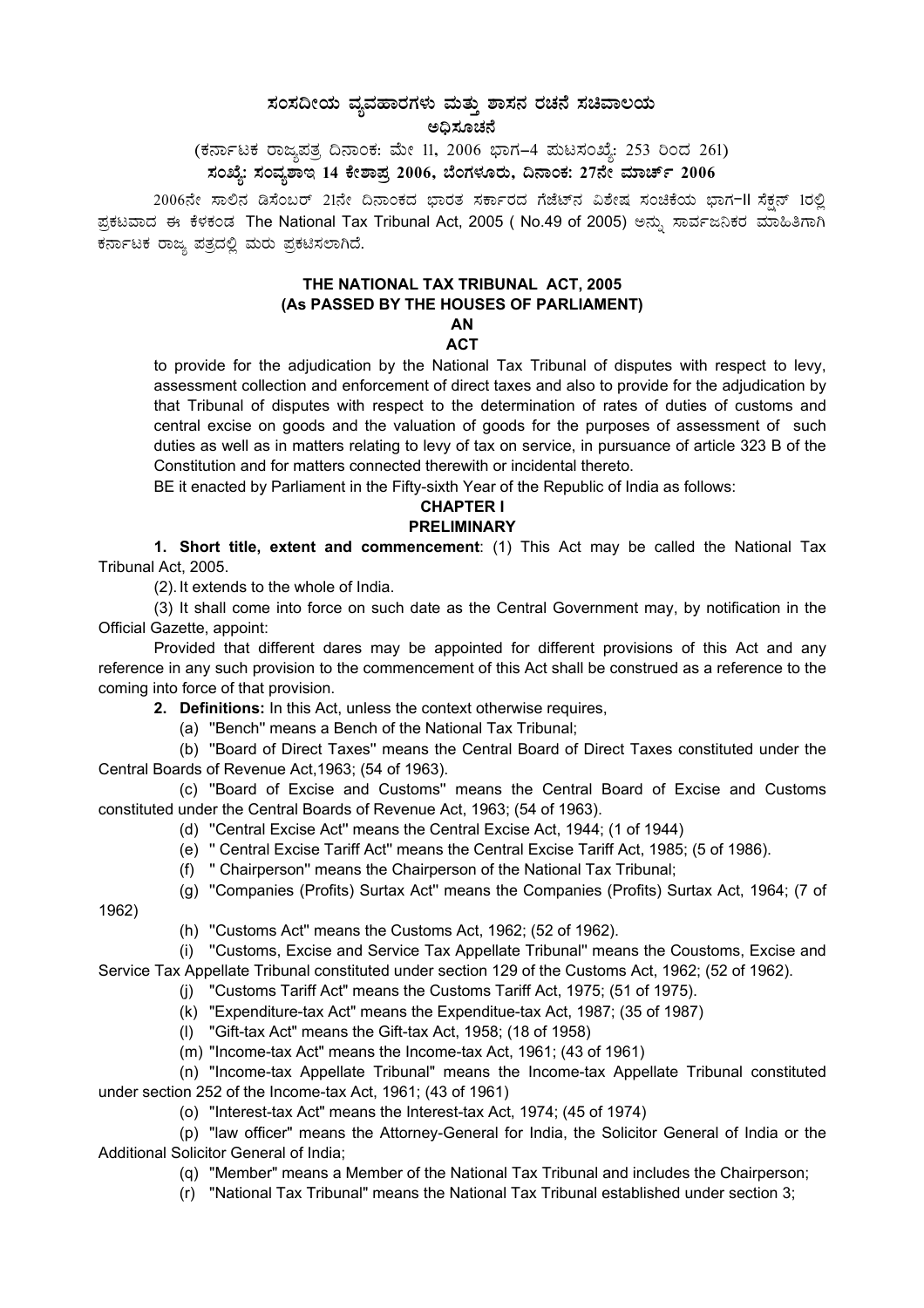- (s) "notification" means a notification published in the Official Gazette;
- (t) "prescribed" means prescribed by rules made under this Act;
- (u) "Supreme Court" means the Supreme Court of India;
- (v) "Wealth-tax Act" means the Wealth-tax Act, 1957; (27 of 1957)

(w) words and expressions used in this Act but not defined herein and defined in the Central Excise Act, the Central Excise Tariff Act, the Customs Act, the Customs Tariff Act (hereinafter referred to as the indirect taxes) or the rules made thereunder or in Chapter V of the Finance Act, 1994 (32 of 1994) shall have the meanings, resectively, assigned to them in the said Acts or the rules made thereunder;

(x) words and expressions used in this Act but not defined herein and defined in the Incometax Act, the Wealh-tax Act, the Gift-tax Act, the Expenditure-tax Act, the Interest-tax Act or the Companies (Profits) Surtax Act (hereinafter referred to as the direct taxes) or the rules made thereunder shall have the meanings, respectively, assigned to them in the said acts or the rules made thereunder.

#### **CHAPTER II**

## **ESTABLISHMENT OF THE NATIONAL TAX TRIBNAL**

**3. Establishment of National Tax Tribunal.-** The Central Government shall, by notification in the Official Gazette, establish with effect from such date as may be specified therein, a Tax Tribunal to be known as the National Tax Tribunal to exercise the jurisdiction, powers and authority conferred on such Tribunal by or under this Act.

**4. Composition of Nationl Tax Tribunal.-** The National Tax Tribunal shall consist of a Chairperson and such number of Members as the Central Government deems fit, to be appointed by that Government, by notification in the Official Gazette.

**5. Constitution and jurisdiction of Benches.-** (1) The jurisdiction of the National Tax Tribunal may be exercised by the Benches thereof to be constituted by the Chairperson.

(2) The Benches of the National Tax Tribunal shall ordinarily sits any place in the National Capital Territory of Delhi or such other places as the Central Government may, in consultation with the Chairperson, notify:

Provided that the Chairperson may for adequate reasons permit a Bench to hold its temporary sitting for a period not exeding fifteen days at a place other than its ordinary place of seat.

(3) The Central Government shall notify the areas in relation to which each Bench of the National Tax Tribunal may exercise its jurisdiction.

(4) The Central Government shall determine the number of Benches and each Bench shall consist of two members.

(5) The Central Government may in consultation with the Chairperson transfer a Member from headquarters of one Bench in one State to the headqurters of another Bench in another State or to the headquaters of any other Bench within a State.

**6. Qualification for appointment of Chairperson and other Mebers.-** (1) The Chairperson of the National Tax Tribunal shall be a person who has been a Judge of the Supreme Court or the Chief Justice of a High Court.

(2) A person shall not be qualified for appointed as Member unless he-

(a) is, or has been, or is eligible to be, a Judge of a High Court; or

(b) is, or has been, a Member of the Income-tax Appellate Tribunal or of the Customs, Excise and Service Tax ppellate Tribnal for at least seven years.

**7. Appointment of Chairperson and other Members.-** (1) Subject to the provisions of subsection (2), the Chairperson and every other Member shall be appointed by the Central Government.

(2) The Chairperson and the other Members shall be appointed by the Central Government on the recommendations of a Selection Committee consisting of-

- (a) the Chief Justice of India or a Judge of the Supreme Court nominated by him;
- (b) the Secretary in the Ministry of Law and Justice (Department of Legal Affairs);
- (c) the Secretary in the Ministry of Finance (Department of Revenue)

(3) No appointment of the Chairperson or of any other Member shall be invalidated merely by reason of any vacancy or any defect in the cnstitution of the Selection Committee.

**8. Terms of office of Chairperson and other Members.-** The Chairperson and every other Member shall hold office as such for a term of five from the date on which he enters upon his office but shall be eligible for re-appointment:

Provided that no Chairperson or other Member shall hold office as such after he has attained,-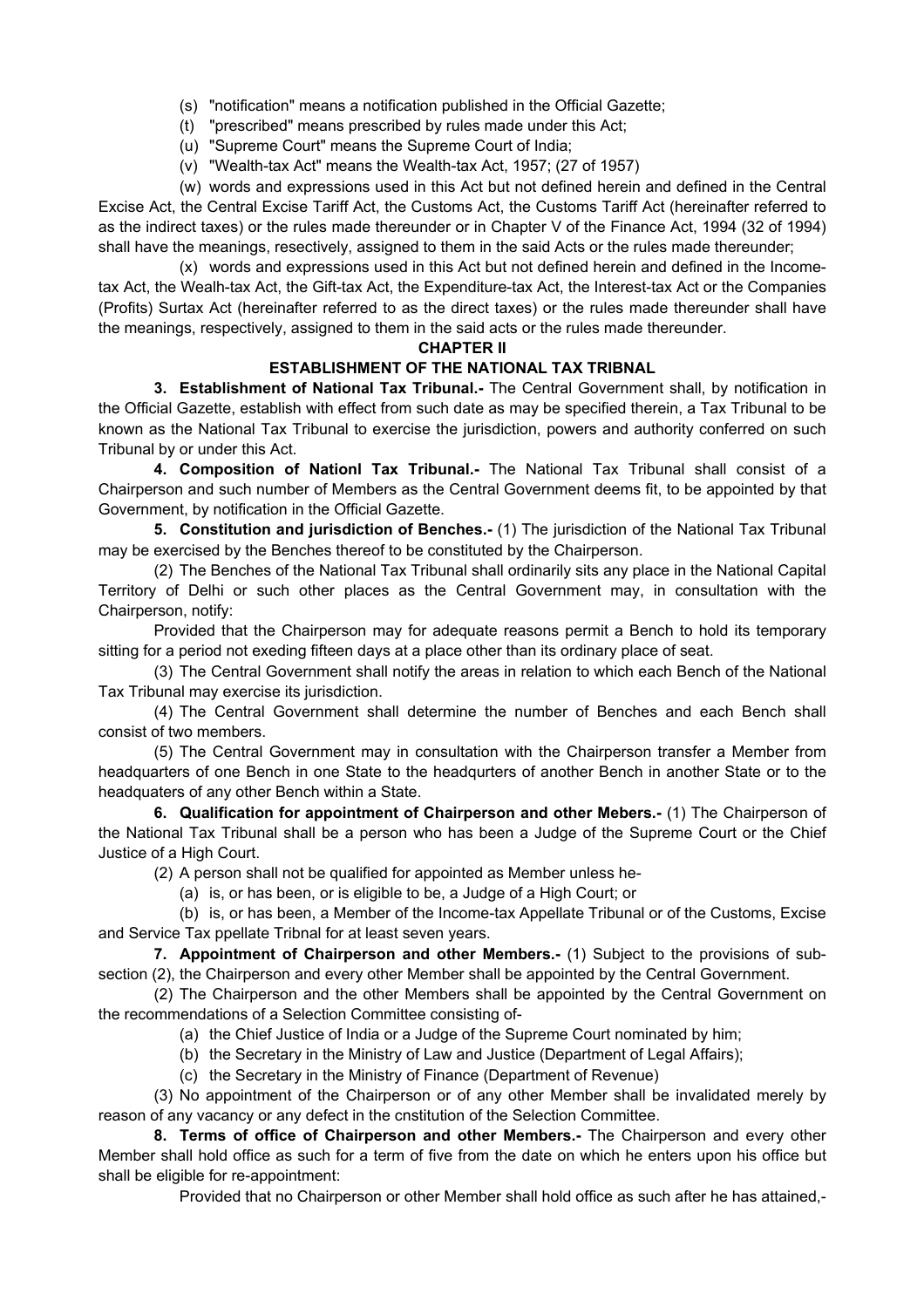(a) in the case of Chairperson, the age of sixty-eight years; and

(b) in the case of any other Member, the age of sixty-five years.

**9. Resignation of Chairperson and other Members.-** The Chairperson or any other Member may by notice in writing under his hand addressed to the Central Government, resign his office.

**10. Salary and allowance.-** (1) Subject to the provisions of this Act, the salary and allwances and other terms and conditions of the Chairperson shall be the same as applicable to a sitting judge of the Sureme Court, but no vacation shall be allowed;

Provided that if a person who, immediately before the date of assuming the office as the Chairperson was in receipt of or being eligible so to do, had elected to draw, a pension in respect of any previous service or office held by such person under the Governent of the Union or of a State, his salary in respect of service as Chairerson shall be reduced by the amount of that pension.

**Explanation.-** For the purposes of this sub-section, "vacation" shall have the meaning assigned to it in the Supreme Court Judges (Condition of Service) Act, 1958 (41 of 1958).

(2) A Member shall draw salary of a High Court judge and other allowances and the terms and conditions of his service shall be the same as applicable to a Secretary to the Government of India:

Provided that if a person who, immediately before the date of assuming the office as Member was in receipt f, or being eligible so to do, ad elected to draw, a pension in respect of any previous service held by such person in connection with the affairs of the Union or of a State, his salary in respect of service as Member shall be reduced to the extent of that pension.

(3) The salary and allowances and other terms and conditions of service of Chairperson or a Member of the Tribunal shall not be varied to his disadvantage after appointment.

**11. Removal and susension of Chairperson and other Members.-** (1) The Central Government may, in consultation with the Chief Justice of India, remove from office the Chairperson or any Member who-

(a) has been adjudged an insolvenent; or

(b) has been convicted of an offence which, in the opinion of the Central Government, involves moral turpitude; or

(c) has become physically or mentally incapable of acting as such chairperson or Member of the National Tax Tribunal; or

(d) has acquired such financial or other interest as is likely to affect prejudicially his functions as the Chairperson or a Member of the National Tax Tribunal; or

(e) has so abused his position as to render his continuance in office prejudicial to the public interest.

(2) The Chairperson or any other Member shall not be removed from his office except by an order made by the Central Government in the ground of proved misbehaviour or incapacity after an inquiry made by a Judge of the Supreme Court in which such Chairperson or Member had been informed of the charges against him and given a reasonable opportunity of being heard in respect of those charges.

(3) The Central Government may suspend from office the Chairperson or any other Member in respect of whom a reference of conducting an inquiry as been made to the Judge of the Supreme Court under sub-section (2) until the Central Government has passed orders on receipt of the report of the Judge of the Supreme Court on such reference.

(4) The Central Government may, by rules, regulate the procedure for the investigation of misbehaviour or incapacity of the Chairperson or a Member referred to in sub-section (2).

**12. Officers and employees of National Tax Tribunal.-** (1) The Central Government shall provide the National Tax Tribunal with such officers and employees as it may deem fit.

(2) The salaries and allowances and other conditions of service of officers and emloyees of the National Tax Tribunal shall be such s may be prescribed.

(3) The offiers and employees of the National Tax Tribunal shall discharge their functions under the general superintenence of the Cairperson.

(4) The officers and the other employees shall be appointed on the recommendations of a Selection Committe constituted by the Central Government.

**13. Apearance before National Tax Tribunal.-** (1) A party to an appeal other than Government may either appear in person or authorise one or more chartered accountants or legal practitioners or any person duly authorised by him or it to present his or its case before the National Tax Tribunal.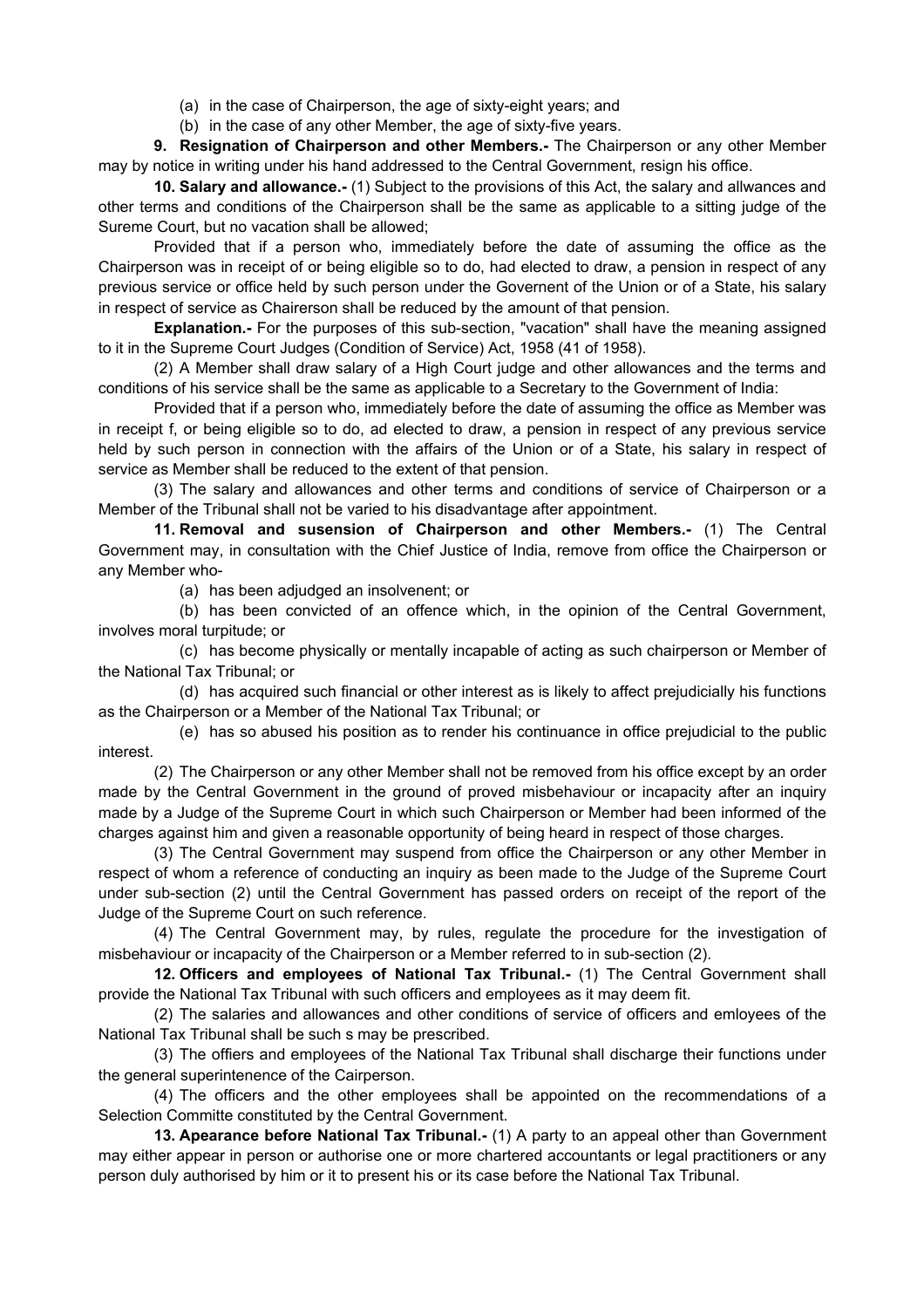(2) The Government may authorise one or more legal practitioners or any of its officers to present its case before the National Tax Tribunal.

**Explanation.-** For the purposes of this section,-

(a) "chartered accoutant" means a chartered accountant as defined in clause (b) of subsection (1) of section 2 of the Chartered Acountants Act, 1949 (38 of 1949) and who has obtanied a certificate of practice under sub-section (1) of section 6 of that Act;

(b) "legal practitioner" means an advocate, a valki or any attorney of any High Court, and includes a pleader in practice.

**14. Member to act as Chairperson or to discharge his functions in certain circumstances.-** (1) In the event of any vacancy in the office of the Chairperson by reason of his death, resignation or otherwise, the Central overnment may designate the seniormost Member to act as the Chairperson until the day on which a Chairperson, appointed in accordance with the provisions of this Act to fill such vacancy, enters upon his office.

(2) When the Chairperson is unable to discharge his functions owing to absence, illness or any other cause, the Central Government may authorise the senior-most ember to discharge the functions of the Chairperson until the date on which the Chairperson resumes his duties.

(3) The senior-most member desigated to act under sub-section (1) or to discharge functions of the Chairperson under sub-section (2), of the Chairperson shall continue to draw salary and allowances of a Member.

#### **CHAPTER III**

## **JURISDICTION, POWERS AND FUNCTIONS OF NATIONAL TAX TRIBUNAL**

**15. Appeal to National Tax Tribunal.-** (1) An appeal shall lie to the National Tax Tribunal from every order passed in appeal by the Income-tax Appellate Tribunal and the Customs, Excise and Service Tax appellate Tribunal, if the National Tax Tribunal is satisfied that the case involves a substantial question of law.

(2) The Chief Commissioner or the Commissioner of Income-tax or the Chief Commissioner or Commissioner of Customs and Central Excise, as the case may be, or an assessee aggrived by any order passed by the Income-tax Appellate Tribunal or any person aggrieved by any order passed by the Customs, Excise and Service Tax Appellate Tribunal (hereinafter referred to as aggrieved person), may file an appeal to the National Tax Tribunal and such appeal under this sub-section shall-

(a) be filed within one hundred and twenty days from the date on which the rder appealed against is received by the assesee or the aggrieved person or the Chief Commissioner or Commissioner, as the case may be;

(b) be in the form of a memorandum of appeal precisely stating therein the substantial question of law involved; and

(c) be accompanied by such fees as may be prescribed:

Provided that separate form of memorandum of appeal shall be filed for matters involving direct and indirect taxes:

Provided further that the National Tax Tribunal may entertain the appeal within sixty days after the expiry of the said period of one hundred and twenty days, if it is satisfied that the appellant was prevented by sufficient cause from preferring an appeal in time.

(3) Where an appeal is admitted under sub-section (1), the National Tax Tribunal.-

- (a) shall formulate the question of law for hearing the appeal; and
- (b) may also determine any relevant issue n connction with the question so formulated-

(i) which has not been so determined by the Income-tax Appellate Tribunal or by the Customs, Excise and Service Tax Appellate Tribunal or

(ii) which has been wrongly determined by the ncome-tax Appellate Tribunal or by the Customs, Excise and Service Tax Appellate Tribunal, and shall decide the question of law so formulated and the other relevant issue so determined and deliver such judgement thereon containing the grounds on which such decision is founded and may award such cost as it deems fit.

(4) Where in any appeal under this section, the decision of the income-tax Appellate Tribunal or the Customs, Excise and Service Tax Appellate Tribunal involves the payment of any tax or duties, the assessee or the aggrived person, as the case may be, shall not e allowed to prefer such appeal unless he deposits at least wenty-five per cent. of such tax or duty payable on the basis of the order appealed against: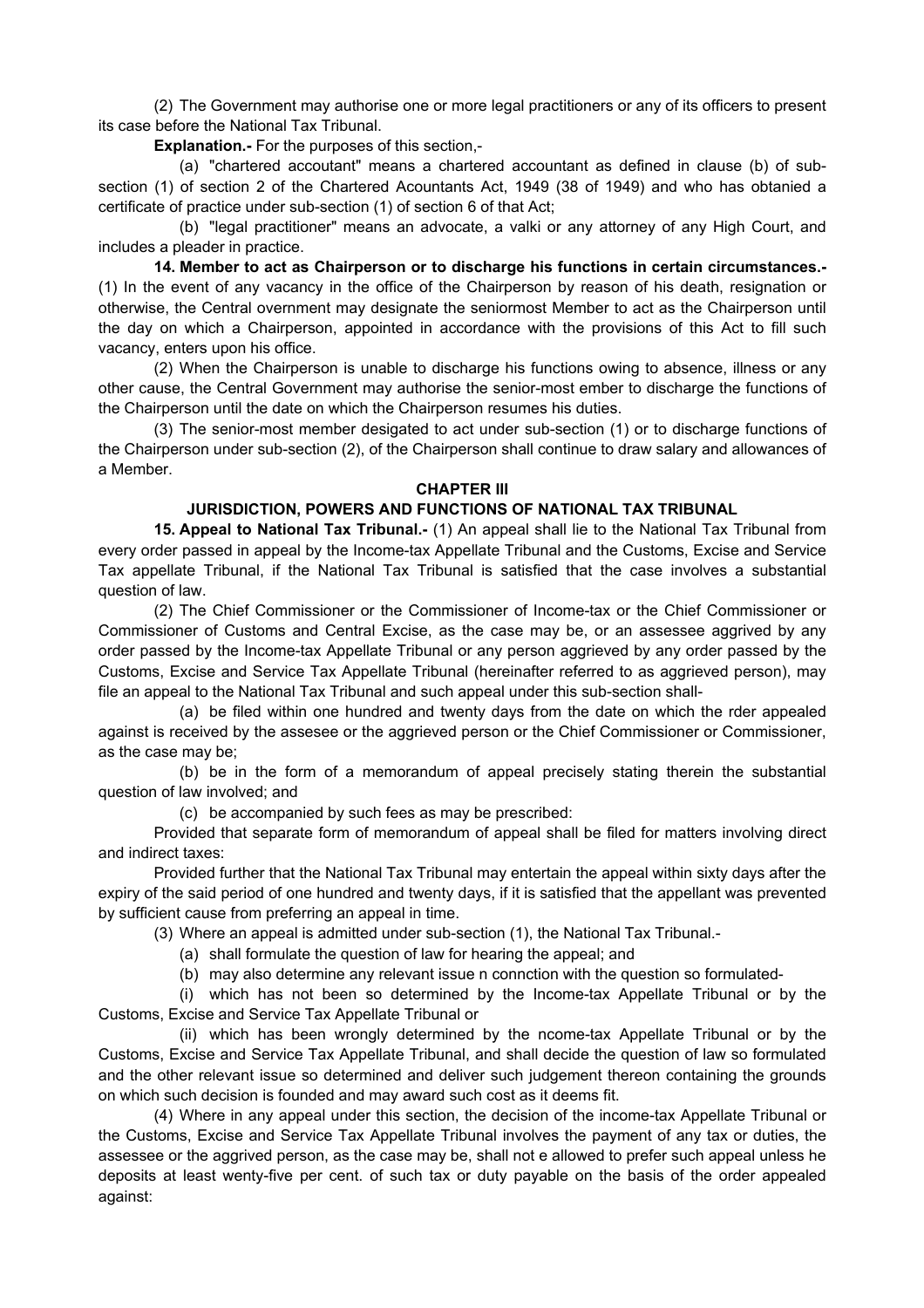Provided that where in a particular case the National Tax Tribunal is of the opinion that the deposit of tax or duty under this sub-section would case undue hardship to such person, it may dispense with such deposit subject to such conditions as it may deem fit to impose so as to safeguard the interest of revenue.

**16. Procedure and powers of National Tax Tribunal.-** (1) The National Tax Tribunal shall not be bound by the procedure laid down by the Code of Civil Procedure, 1908 (5 of 1908) but shall be guided by the principles of natural justice.

(2) Subject to the other provisions of this Act, the National Tax Tribunal shall have powers to regulate its own procedure.

(3) The National Tax Tribunal shall have, for the purposes of discharging its functions under this Act, the same powers as are vested in a civil court under the Code of Civil Procedure, 1908 (5 of 1908) while trying a suit, in respect of the following matters, namely:-

(a) requiring the discovery and production of books of account and other documents;

(b) subject to the provisions of sections 123 and 124 of the Indian Evidence Act, 1872, (1 of 1872) requisitioning any public record or document or a copy of such record or document, from any office;

(c) dismissing an appeal for default or deciding it, ex parte;

(d) seitting aside any order of dismissal of any appeal for default or any order passed by it, ex parte;

- (e) rectifying any mistake or error apparent on the face of record; and
- (f) any other matter which may be prescribed.

(4) All proceedings before the National Tax Tribunal shall be deemed to be judicial procedings within the meaning of sections 193 and 228 and for the purposes of section 196 (45 of 1860) of the Indian Penal Code and the National tax Tribunal shall be deemed to be a civil curt for the purposes of section 195 and Chapter XXVI of the Code of Criminal Procedure, 1973. (2 of 1974)

**17. Finality of orders of National Tax Tribunal.-** Any order passed by the National Tax Tribunal shall be final and shall be given effect to accordingly and no civil court shall have or be entitled to exercise any jurisdiction, powers or authority with respect to any of the matters falling within the jurisdiction of the National Tax Tribunal.

**18. Decision by majority.-** If the Members of a Bench consisting of two Members differ in opinion on any point, they shall state the point or points on which they differ, and make a reference to the Chairperson, who shall hear the point or points himself or nominate any other Member for such hearing and such points or points shall be decided according to the opinion of the majority, who have heard the case including those who first heard it.

**19. Special Bench.-** Where a judgement pronouced on a qestion of law by a Bench subsequently comes up for hearing before any Bench, and the later Bench is of the opinion that the question of law requires reconsideration, then the letter Bench shall make a reference to the Chairperson to constitute a Special Bench consisting of five Members to hear and decide such question of law.

**20. Interim order.-** Notwithstanding anything contained in any other provisions of this Act or any ther law for the time being in force, no interim order (whether by way of injunction or stay or otherwise) shall be made in relation to any appeal under this Act, unless-

(a) copies of such appeal and all documents on support of the plea for such interim order are furnished to the party against whom the appeal is preferred; and

(b) opportunity is given to such party to be heard in the matter.

**21. Power to punish for contempt.-** The National Tax Tribunal shall have and exercise the same jurisidiction, powers and authority in respect of contempt of itself as the High Court as and may exercise such power or authority, for this purpose under the provisions of the Contempt of Courts Act, 1971, (70 of 1971) which shall have effect subject to the modification that-

(a) any reference therein to a High Court shall be constructed as including a reference to the Ntional Tax Tribunal;

(b) any reference to the advocate General in section 15 of the said Act shall be construed as a reference to such aw officer as the Central Government may specify in this behalf:

Provided that such matters shall be heard by a Special Bench consisting of five Members constituted by the Chairperson.

**22. Order of National Tax Tribunal.-** The National Tax Tribunal may, after giving the parties to an proceedings before it, an opportunity of being heard, pass such orders thereon as it thinks fit.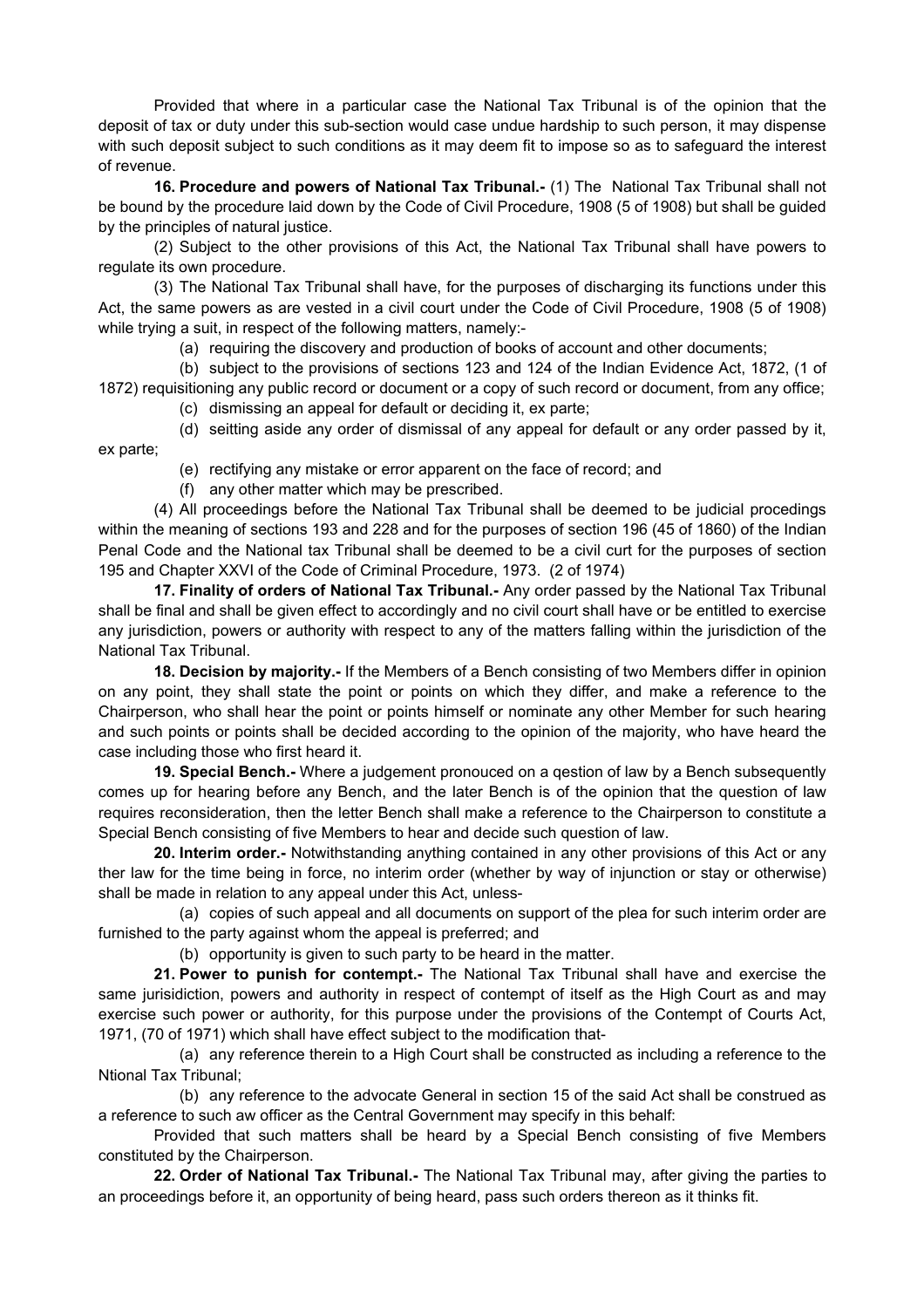**23. Transfer of pending cases from High Court-** (1) On and from such date as the Central Government may, by notification, specify, all matters and proceedings including appeals and references under the direct taxes and indirect taxes pending before any High Court immediately before that date shall stand transferred to the National Tax Tribunal.

(2) Where any matter or proceeing including appeas and references stand transferred from the High Court to the National Tax Tribunal under sub-section (1),

(a) the High Court shall, as soon as may be after such transfer, forward the records pertaining to such matter or proceding to the National Tax Tribunal;

(b) the National Tax Tribunal shall, on receipt of such records, roceed to deal with such matter or proceeding from the stage at which it is transfered or from an earlier stage or de novo as it may deem fit;

(c) the Chairperson shall constitute a Bench consisting of such nuber of Members as he deems fit for hearing cases transferred under this section.

**24. Appeal to Supreme Court.-** Any person including any department of the Government aggrieved by any decision or order of the National tax Tribunal may file an appal o the Supreme Court within sixty days from the date of communication of the decision or order of the National Tax Tribunal to him;

Provided that the Supreme Court may, if it is satisfied that the appellant was prevented by sufficient cause from filing the appeal within the said period, allow it to be filed within such time as it may deem fit.

#### **CHAPTER IV MISCELANEOUS**

**25. Members, etc., to be public servants.-** The Chairperson, Members and other officers and emloyees of the National Tax Tribunal shall be deemed to be public servants within the meaning of section 21 (45 of 1860) of the Indian penal Code.

**26. Protection of action taken in good faith.-** No suit, prosecution or other lega proceedings shall lie against the National Tax Tribunal or its Chairperson, Member, officer or other employee in the discharge of any function for any loss or damage caused or likely to be caused by any act which is, in good faith, done or intended to be done in the discharge of any function under this Act.

**27. Power to remove difficulties.-** (1) If any difficulty arises in giving effect to the provisions of this Act, the central Government may, by order published in the Official Gazette, make such provisions, not inconsistent with the provisions of this Act, as appear to it to be necessary or expedient for removing the difficulty:

Provided that no such order shall be made after the expiry of a period of two ears from the commencement of this Act.

(2) Every order made under this section shall, as soon as may be, after it is made, be laid before each House of Parliament.

**28. Power to make rules.-** (1) The Central Government may, by notification, make rules to carry out the provisions of this Act.

(2) Without prejudice to the generality of the foregoing power, such rules may provide for all or any of the following matters, namely:-

(a) the procedure under sub-section (4) of section 11 of the investigation of charges of misbehaviour or incapacity against the Chairperson or other Members;

(b) the salaries and allowances and other conditions of service of officers and other employees of the National Tax Tribunal under sub-section (2) of section 12;

(c) the amount of fees payable under clause (c) of sub-section (2) of section 15;

(d) the other matters in respect of which the National Tax Tribunal may exercise the powers of a civil court under clause (f) of sub-section (3) of section 16;

(e) any other matter which may be rescribed or in respect of which rules are required to be made by the Central Government.

**29. Laying of rules before Parliament.-** Every rule made under this Act by the Central Government shall be laid, as soon as may be after it is made, before each House f Parliament while it is in session for a total period of thirty days which may be comprised in one session or in two or more successive sessions and if, before the expiry of the session immediately following the session or the successive sessions foresaid, both Houses agree in making any modification in the rule or both Houses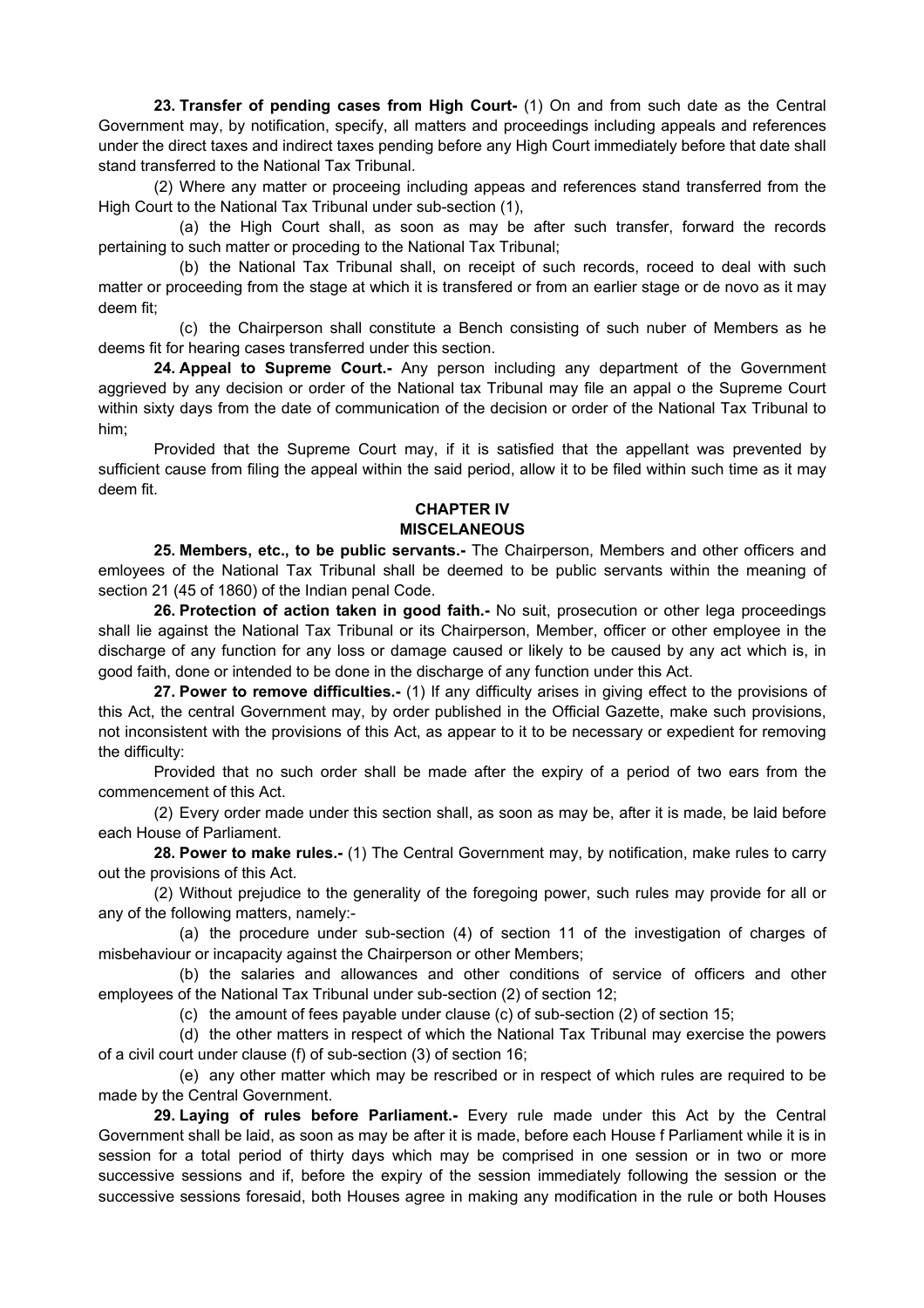agree that the rule should not be made, the rule shall thereafter have effect only in such modified form or be of no effect, as the case may be; so, however, that any such modification or annulment shall be without prejudice to the validity of anything reviously done under that rule.

**30. Consequential amendments.-** On and from such date as the Central Government may, by notification, specify, the enactments mentioned in the Schedule shall stand amended in the manner specified therein.

## **THE SCHEDULE (See section 30) AMENDMENT OF CERTAIN ENACTMENTS PART I AMENDMENTS TO THE INCOME-TAX ACT, 1961 (43 OF 1961)**

1. In section 2, after clause (29C), the following clause shall be inserted, namely:-

'(29D) "National Tax Tribunal" means the National Tax Tribunal established under section 3 of the National Tax Tribunal Act, 2005;'.

2. In Chapter XX,-

(i) in section 254, in sub-section (4) for the words, figures and letter "Save as provided in section 256 or section 260A", the words and figures "Save as provided in the National Tax Tribunal Act, 2005" shall be substituted;

(ii) sub-heading "C.- Reference to High Court" and section 256, 258 and 259 shall be omitted;

(iii) for section 260, the following section shall be substituted, namely:-

 **"260. Effect to the decisions of Supreme Court and of the National Tax Tribunal.-** (1) The Supreme Court upon hearing any reference made to it by the Appellate Tribunal under section 257 shall decide the question of law raised therein, and shall deliver its judgement thereon containing the grounds on which such decision is founded, and a copy of the judgement shall be sent under the seal of the Court and the signature of the Registrar to the Appellate Tribunal which shall pass such orders as are necessary to dispose of the case conforming to such judgement.

(2) Where the National Tax Tribunal delivers a judgement in an appeal filed fore it or in any matter transferred to it under the National Tax Tribunal Act, 2005, effect shall be given to the order of that Tribunal by the assesing officer on the basis of certified copy of the judgement.

(3) The cost of any reference to the Supreme Court which shall not include the fee for making the reference shall be at the discretion of the Court.";

(iv) in section 260A, in sub-section (1), after the words "order passed in appeal by the Appellate Tribunal", the words "befre the date of establishment of the National Tax Tribunal" shall be inserted;

(v) in section 261, after the words "any judgement of the High Court deliverd", the words "before the establishment of the National Tax Tribunal" shall be inserted;

(vi) in section 263, in sub-section (3), after the words "the Appellate Tribunal,", the words "National Tax Tribunal," shall be inserted;

(vii) in section 264, in sub-section (7) after the words "the Appellate Tribunal,", the words "National Tax Tribunal," shal be inserted.

#### **PART II**

## **AMENDMENTS TO THE WEALTH-TAX ACT, 1957 (27 OF 1957)**

1. In section 2, after clause (lc), the following clause shall be inserted, namely:-

'(ld) "National Tax Tribunal" means the National Tax Tribunal established under section 3 of the National Tax Tribunal Act, 2005;'.

2. In section 25, in sub-section (4), after the words "Appellate Tribunal," the words "National Tax Tribunal" shall be inserted.

3. In section 27A,-

(i) in sub-section (1), after the words and figures "file on or after the 1st day of October, 1998", the words "but before the date of establishment of the National Tax Tribunal" shall be inserted;

(ii) in sub-section (2), after the words "An appeal shall lie to the High Court", the words "before the date of establishment of the National Tax Tribunal" shall be inserted.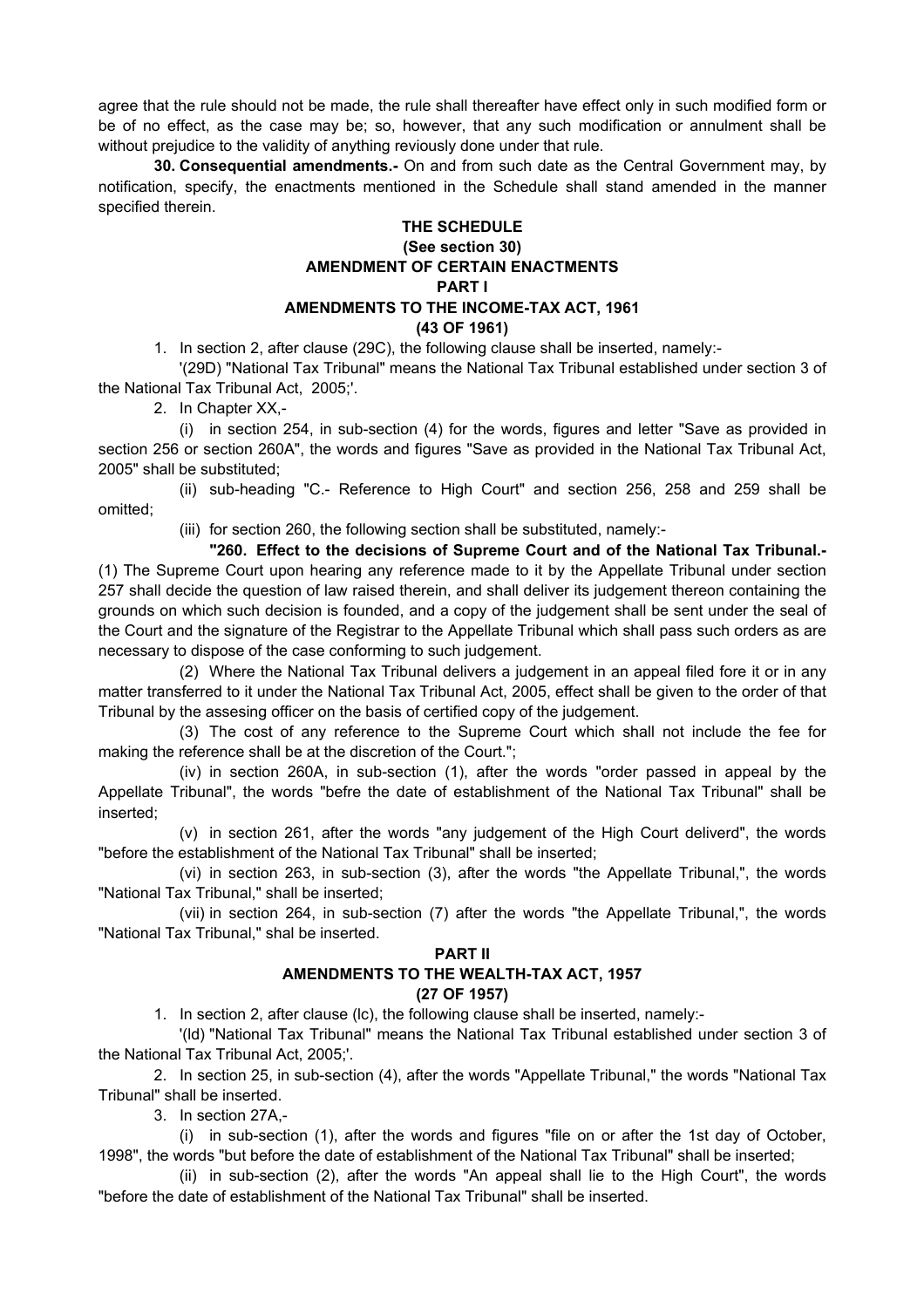4. In section 29, in sub-section (1), after the words "any judgement of the High Court delivered", the words "before the date of establishment of the Ntional Tax Tribunal" shall be inserted.

5. In section 29A, after the words "referred to the Supreme Court", the words and figures "under this Act before the commencement of the National Tax Tribunal Act, 2005" shall be inserted.

#### **PART III**

## **AMENDMENTS TO THE EXPENDITURE-TAX ACT, 1987 (35 OF 1987)**

1. In section 13, in sub-section (4), for the words "or any order of a High Court", the words "or any order of the National Tax Tribunal or of a High Court" shall be substituted.

2. In section 21, in sub-section (7), after the words "Appellate Tribunal,", the words "the National Tax Tribunal," shall be inserted.

## **PART IV**

#### **AMENDMENTS TO THE INTEREST-TAX ACT, 1974 (45 OF 1974)**

1. In section 19, in sub-section (3), after the words "the Appellate Tribunal", the words "the National Tax Tribunal" shall be inserted.

2. In section 20, in sub-section (7), for the words "Appellate Tribunal, the High Court or the Supreme Court", the words "Appellate Tribunal, the National Tax Tribunal, the High Court or the Supreme Court" shall be substituted.

#### **PART V**

### **AMENDMENT TO THE FINANCE (No. 2) ACT, 1998 (21 OF 1998)**

In section 76, in sub-section (1), the words, figures, letter and brackets "sections 23, 23A, 24,25, 28 and 29 of the Wealth-tax Act as amended and section 27A as inserted by the Finance (No.2) Act, 1998", the words, figures and letter "sections 23, 23A, 24 and 25 of the Wealth-tax Act" shall be substituted.

## **PART VI AMENDMENTS TO THE CUSTOMS ACT, 1962 (52 OF 1962)**

1. In section 2, after clause (30), the following clause shal be inserted, namely:-

'(30A) "National Tax Tribunal" means the National Tax Tribunal established under section 3 of the National Tax Tribunal Act, 2005,".

2. In section 27, in sub-section (3), after the words "Appellate Tribunal", the words "the National Tax Tribunal" shall be inserted.

3. In section 27A, in the Explanation, after the words "Appellate Tribunal", the words "National Tax Tribunal" shall be inserted.

4. In section 28AA, in Explanations 1 and 2, after the words "Appellate Tribunal", the words "National Tax Tribunal" shall be inserted.

5. In section 28AB, in Explanations 1 and 2, after the words "Appellate Tribunal", the words, "National Tax Tribunal" shall be inserted.

6. In section 28B, in sub-section (1), after the words "Appellate Tribunal", the words, "National Tax Tribunal" shall be inserted.

7. Sections 130,130A, 130B, 130C nd 130D shall be omitted.

8. In section 130E, in clause (b), after the words "any order passed", the words "before the establishment of the National Tax Tribunal" shall be inserted.

9. In section 131, after the words "an appeal has been preferred to the Supreme Court", the words and figure "under this Act before the commencement of the National Tax Tribunal Act, 2005" shall be inserted.

10. In section 131C, clause (b) shall be omitted.

### **PART VII AMENDMENTS TO THE CENTRAL EXCISE ACT, 1944 (1 OF 1944)**

1. In section 2, after clause (f), the following clause shall be inserted, namely:-

'(ff) "National Tax Tribunal" means the National Tax Tribunal established under section 3 of the National Tax Tribunal Act, 2005;'.